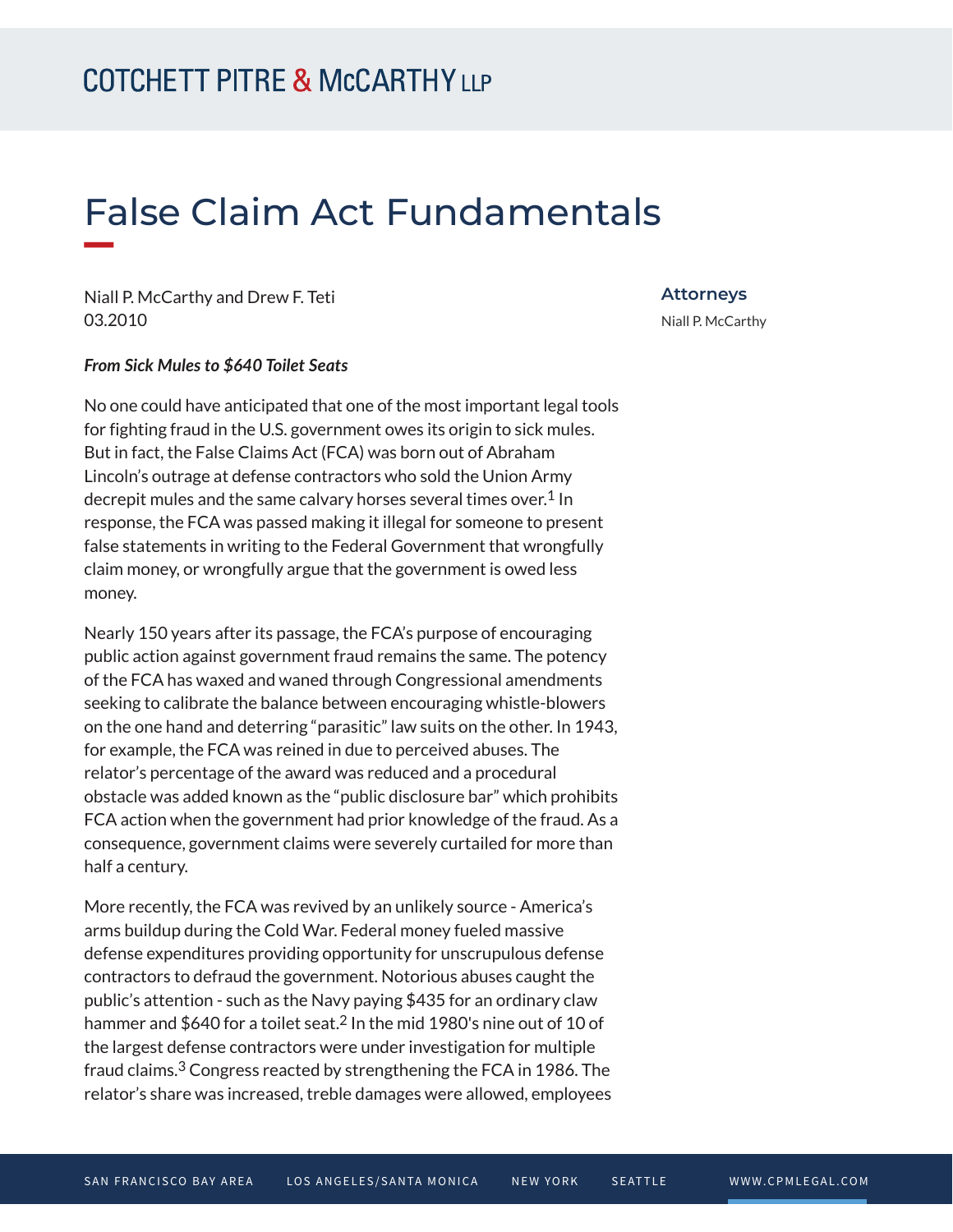#### FALSE CLAIM ACT FUNDAMENTALS

**William Company** 

were provided whistle-blower protection, the statute of limitations was extended, and the requisite showing for establishing fraud was reduced.

This has led to the revival of the FCA today. According to the GAO, the government has won recoveries of over \$15 billion dollars for the period of 1987 through 2005. Of that, 64 percent, or \$9.6 billion, was for recoveries associated with cases filed by whistle-blowers under the FCA.4

The FCA practitioner faces unique challenges. A basic understanding of some of the key patterns and dynamics of FCA actions are necessary in evaluating the merits of a potential FCA claim.

## **The False Claims Act Today**

The FCA, codified as 31 U.S.C. §§ 3729 *et seq.,* allows a "private person" to bring a civil action to recover damages to the Government resulting from false or fraudulent claims. Under the federal FCA, such an individual is referred to as the "relator." The action the relator brings is a "qui tam" action which roughly translates as "who as well for the king as for himself sues in this matter."5 If the relator succeeds in recovering damages on behalf of the Government, the relator is entitled to a reward for his or her efforts, equal to 15% to 30% of the total amount recovered by the Government, plus attorneys' fees and costs. § 3730(d). The percentage depends on whether the government intervenes and the relator's contribution.

## **Filing Under Seal**

One of the more unique attributes of the FCA is that it requires the relator to file their complaint with the court under seal. The complaint is not initially served on the defendants, but must be immediately served on the Attorney General, along with a "written disclosure of substantially all material evidence and information" the relator possesses in support of his or her claims, usually referred to as the "relator's statement." § 3730(b)(2).

The Government then has an initial 60-day period to review the relator's complaint and statement, and determine whether it wants to intervene in the action. *Id.* This investigatory period is often extended for several months, if not years. The complaint remains under seal during this period, and is not served on the defendants.

If the Government elects to intervene in the action, it assumes primary responsibility for prosecuting the action. Importantly, the FCA does not specify the degree to which the government must cooperate with the relator. This stands in contrast to California's False Claims Act which provides "The *qui tam* plaintiff shall have the right to continue as a full party to the action." Cal. Gov Code § 12652(e)(2). Rather, under the federal scheme, Department of Justice (DOJ) attorneys will use their discretion in deciding how much the relator will participate in the case. Generally, this will turn on the amount of information the relator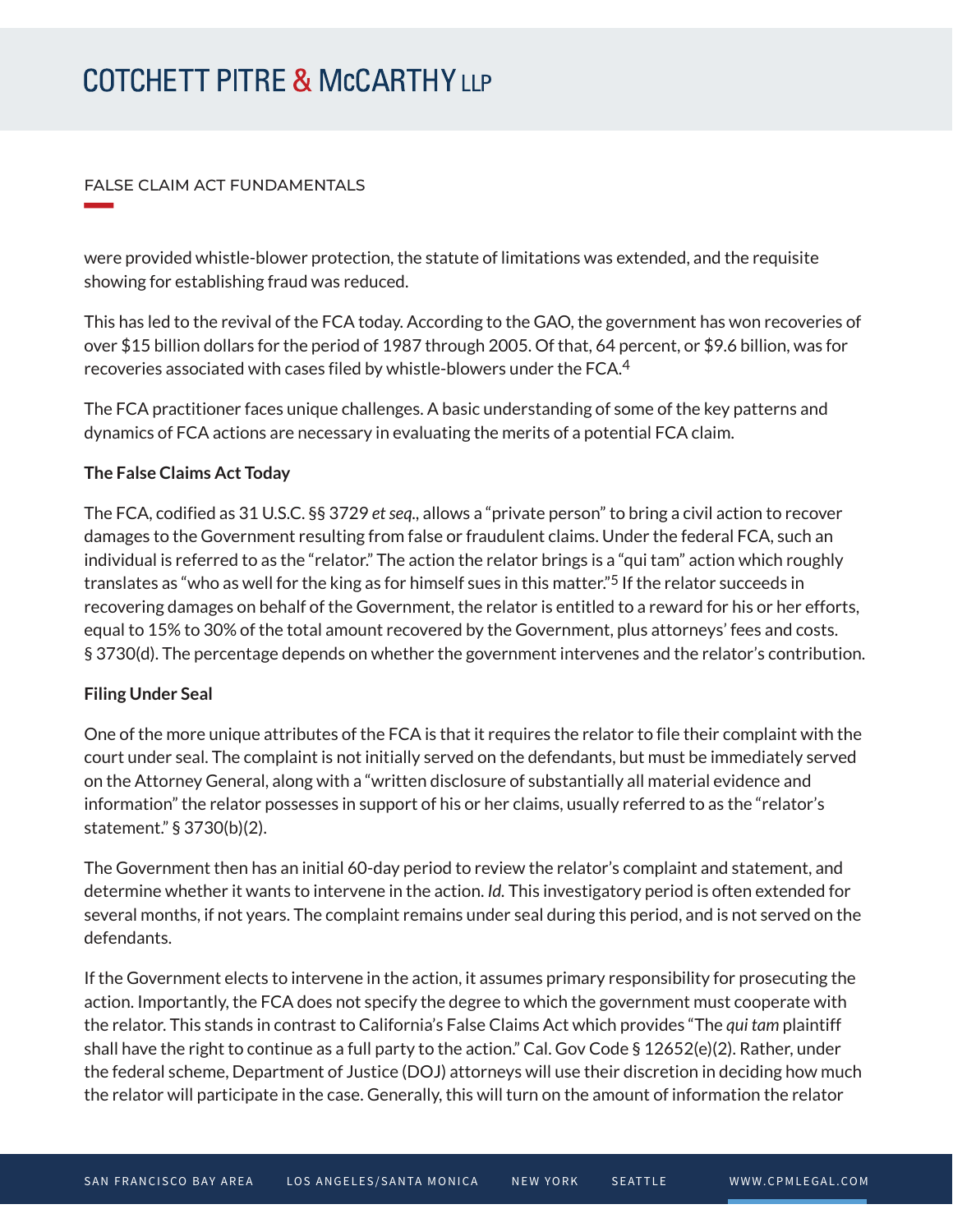#### FALSE CLAIM ACT FUNDAMENTALS

**William Company** 

possesses about the fraud, the degree of experience possessed by the relator's counsel, and interpersonal dynamics between the relator and government lawyers.<sup>6</sup> Often times counsel, and the expertise of the relator, can be critical to the success of the case. Likewise, government involvement can provide resources not otherwise available to the relator such as FBI interviews, wiretaps and reviews of internal government documents. Thus, cultivating a positive relationship with the DOJ is vital to the FCA practitioner. Larger *qui tam* cases are generally handled by the DOJ's civil division, while cases with claims under \$5 million are handled by U.S. Attorneys. The district court in which the case is filed is also significant. For example, from 1987 through 2005 the Central District in California accounted for over 10% of all FCA filings, almost double that of the next district court.7

If the case is not sufficiently strong at the early stages, or if the Government simply does not have the resources to dedicate to the case, the Government can decide not to intervene, in which case the relator is free to prosecute the case on his or her own. If the Government does not intervene, the relator is entitled to a greater share of any proceeds – 25-30% versus 15-25% – than if the Government does intervene. § 3730(d). The Government can also initiate an FCA action without a relator. In recent years, however, this has been rare; approximately 70% of the Government's recovery under the FCA has stemmed from cases brought by relators. However, relator's counsel should bear in mind that recoveries and the realtor share amount were greater in cases where DOJ intervened than in cases where it did not.<sup>8</sup>

# **Types of FCA Claims**

Health care and military procurement cases predominate FCA complaints. In the 1980's, healthcare fraud began to overtake military procurement as the greatest source of *qui tam* suits. Of the 2,490 closed, unsealed *qui tam* cases from

1987 through 2005, roughly 45% were health care related and roughly 32% were related to military procurement.9 The next largest category of cases were "Miscellaneous" cases (8.5%), grant programs  $(4.38\%)$ , subsidy programs (3.06%) and housing  $(1.61\%)$ .<sup>10</sup>

*Qui tam* cases are often viewed as enormous cases by definition, but this is a mistake. The median FCA recovery for completed *qui tam* cases from 1987 was \$784,597. Of that amount, the median relator share was \$123,885.<sup>11</sup> Where the DOJ intervened, the median length of time from filing the complaint to settlement was 38 months and ranged from four months to 187 months.<sup>12</sup> Taking on a FCA case is a major decision as relator's counsel must be certain that they have the resources to litigate the case in the event that the government declines to intervene.

# **Common FCA Obstacles**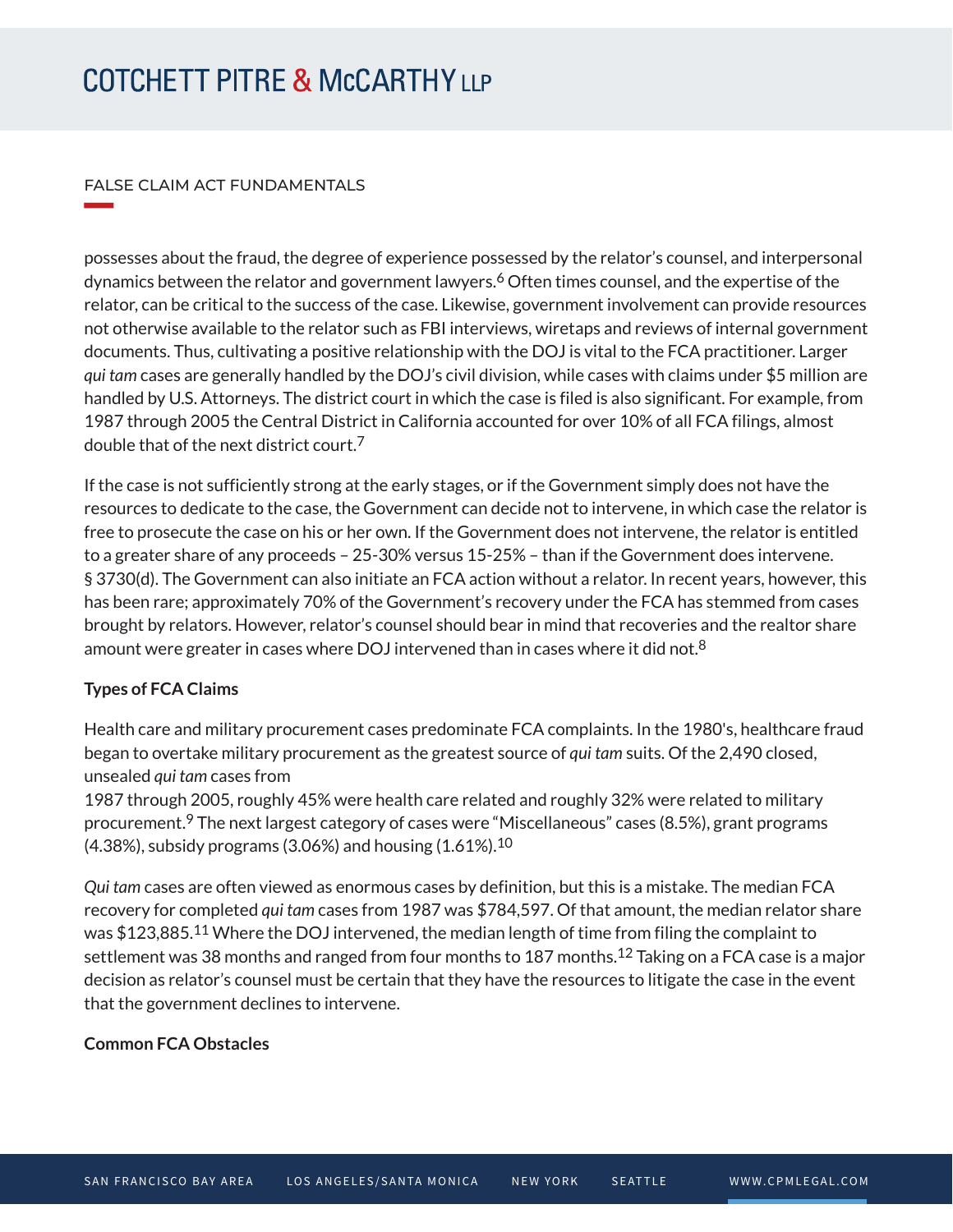### FALSE CLAIM ACT FUNDAMENTALS

#### **The Public Disclosure Bar**

**William Company** 

The most litigated affirmative defense to *qui tam* actions is the "public disclosure bar." Codified as 31 U.S. C. section 3730(e)(4), this provision provides that *qui tam* actions cannot be based on publicly disclosed information. "Public disclosure" occurs when the subject information is disclosed in a criminal, civil, or administrative hearing; in a congressional, administrative or GAO report, hearing audit or investigation; or in the news media. The scope of the public disclosure bar has been a source of controversy and created splits among the Circuit Courts.

In a critical case dealing with the public disclosure bar, the Supreme Court in *Rockwell Int'l Corp. V. United States* (2007) 549 U.S. 457, affirmed that the public disclosure bar is *jurisdictional*, thus stripping the court of jurisdiction where the relator's information has been publicly disclosed. As such, the bar cannot be waived. § 3730(e). Second, the question of what constitutes a "public disclosure" has been the source of much controversy and varies widely across the Circuits. For example, some circuits have held that a disclosure is "public" when it is revealed to a "stranger to the fraud." *United States ex rel. Fine v. Advanced Sciences* (10th Cir. N.M. 1996) 99 F.3d 1000, 1008. Other articulations of the rule require the information to be "widespread and notorious." UNITED STATES ex rel. MOSSEY v. PAL-TECH (D.D.C. 2002) 231 F. Supp. 2d 94, 97. Still others, like the Ninth Circuit, have held that "the jurisdictional bar is raised so long as the material elements of the allegedly fraudulent 'transaction' are disclosed in the public domain." *A-1 Ambulance Serv. v. California* (9th Cir. Cal. 2000) 202 F.3d 1238, 1243.13

## **Original Source Exception**

If the information that serves as the basis for a relator's FCA action has been publicly disclosed, then the relator must qualify as an "original source." An "original source" is "an individual who has direct and independent knowledge of information on which the allegations are based and has voluntarily provided the information to the Government before filing an action under this section which is based on the information." 3720(e)(4)(B). To be an original source, the person must have (1) direct and independent knowledge of the information on which the allegations are based and (2) have voluntarily provided the information to the government before filing the action. Confusion over the original source requirement is heavily litigated. In *Rockwell*, in a decision authored by Justice Scalia, the Court held that the "direct and independent knowledge" requirement of the relator should be consistent with the provision's purpose of preventing parasitic suits, thus suggesting a more exacting standard. *Rockwell, supra,* at 457.

## **Recent Amendments to the FCA**

On May 20, 2009, President Obama signed into law several important, relator-friendly amendments to the False Claims Act, as part of the Fraud Enforcement and Recovery Act of 2009 ("FERA"), S. 386 (introduced by Senators Leahy and Grassley).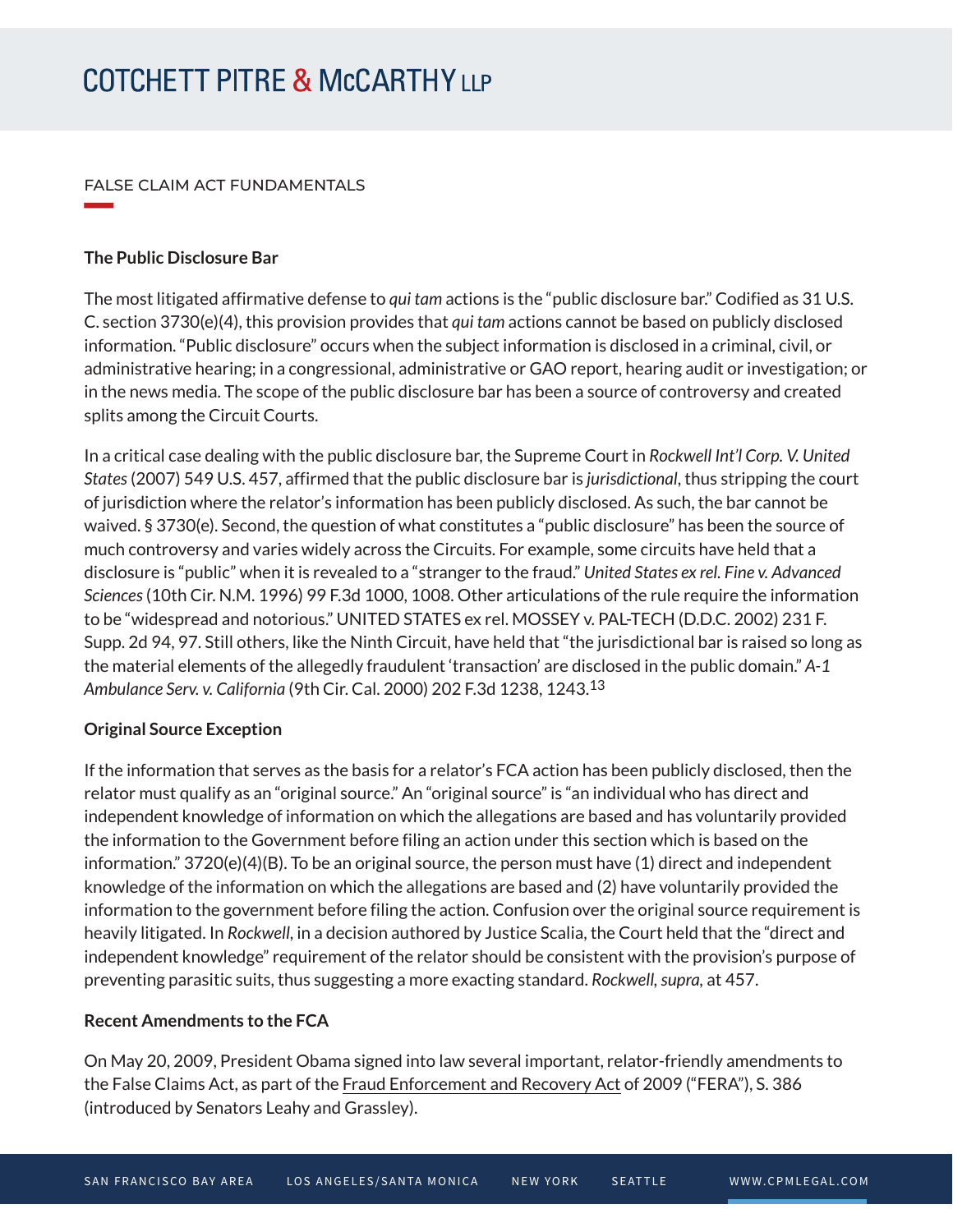#### FALSE CLAIM ACT FUNDAMENTALS

**William Company** 

The amendments affect both the substantive and procedural provisions of the FCA, as follows:

*Loosening or Elimination of the Intent Requirement:* Last year, in *Allison Engine Co. v. United States ex rel. Sanders* (2008) 128 S.Ct. 2123, the Supreme Court unanimously ruled that under two of the mostcommonly utilized provisions of the FCA (the former §§ 3729(a)(2) & (3)), the plaintiff had to establish that the defendant **intended** its false statement or record to result in a payment by the government. The amendments effectively overturned *Allison Engine*'s intent requirement.

*Broadening of "Reverse" False Claims Liability:* Under the prior version of the FCA, if a defendant receives an overpayment from the government, or otherwise owes the government money, the defendant was only liable if it "makes, uses, or causes to be made or used, a false record or statement to conceal, avoid, or decrease" that obligation. The amendments greatly broadened this so-called "reverse false claims" provision, by adding a clause that creates liability even where a defendant does not make a false record or statement. In particular, the amended subsection imposes liability where the defendant "knowingly conceals or knowingly and improperly avoids or decreases an obligation to pay or transmit money or property to the Government." § 3729(a)(1)(G). Though this provision will require interpretation by the courts, its plain meaning suggests that where an entity is overpaid by the government, realizes it has been overpaid, and takes no action to return that overpayment, it is liable under the amended FCA, whether it affirmatively conceals the overpayment or not.

*Elimination of the Direct Presentment Requirement:* Under subsection 3729(a)(1) of the prior FCA, "claims" were limited to requests or demands presented "to an officer or employee of the United States Government or a member of the Armed Forces of the United States." Similarly, for purposes of the former subsection (a)(2), claims were limited to those "paid or approved by the Government." Despite broader language elsewhere in the FCA, at least one circuit had interpreted these subsections strictly, as requiring direct presentment of claims to an agent of the government. See *United States ex. rel. Totten v. Bombardier* (D.C. Cir. 2004) 380 F.3d 488. Thus, where a false claim was made on a contractor, a state, or some other entity through which federal funds pass, the direct presentment requirement was not met, and FCA liability did not attach. The amendments effectively overturned *Totten* and similar cases. Specifically, the amendments extended the definition of "claim" to include any request or demand for money or property, "whether or not the United States has title to the money or property," that "is made to a contractor, grantee, or other recipient, if the money or property is to be spent or used on the Government's behalf or to advance a Government program or interest, and if the United States Government" has provided, or will provide, "any portion of the money or property requested or demanded." § 3729(b)(2)(A).

*Broadening of Retaliation Provision:* In the only amendment directly affecting the *qui tam* provisions of the FCA, Congress has broadened the anti- retaliation provision to protect "contractors" and "agents"; the prior version only covered "employees." The amendments also eliminated the requirement that the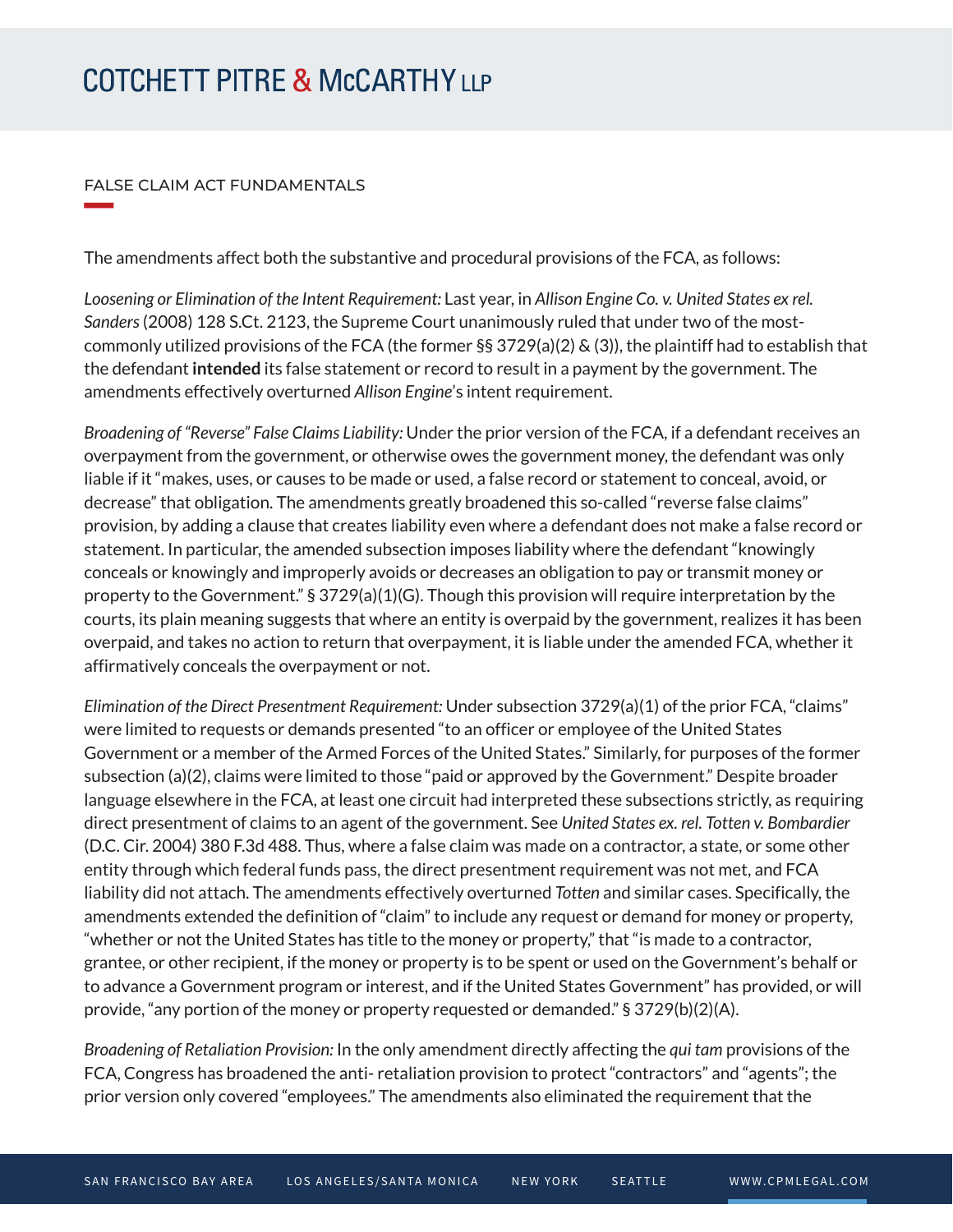#### FALSE CLAIM ACT FUNDAMENTALS

**William Company** 

retaliatory acts be taken by the employer. § 3730(h).

*Relation Back of Claims Added by the Government:* The amendments confirm that when the government intervenes, and adds claims to the relator's complaint, those new claims relate back to the filing of the relator's complaint. § 3731(c).

 *Civil Investigative Demands:* Under the former FCA, only the Attorney General, him – or herself, was authorized to issue civil investigative demands (CIDs), which can include requests for documents, interrogatories, and depositions. In practice, especially under the Bush administration, this meant that this powerful investigative tool was almost never used. The amendments change this, allowing any "designee" of the Attorney General to issue CIDs. § 3733(a)(1). Though it is unclear how far down the chain this power will go, it is likely to reach all the way to AUSAs, or their supervisors.

*Power to Share Information:* The amendments explicitly allow the Department of Justice to share information obtained through its investigation with relators, and with other Federal, State, and local government agencies. § 3733(i)(2)(l). Under the former FCA, the extent of permissible sharing was unclear, and had led many government attorneys to err on the side of non-cooperation.

## **Future Amendments to the FCA**

Several pending Congressional amendments could significantly strengthen the FCA. Senator Charles Grassley of Iowa, one of the FCA's most powerful advocates, has introduced a bill that would essentially remove the public disclosure bar by providing that only the government could seek dismissal of a *qui tam* suit for violations of the public disclosure bar.<sup>14</sup> A bill introduced in the House, H.R. 1788, would eliminate Rule 9(b)'s pleading requirements in FCA actions, thus encouraging more *qui tam* actions.15 Finally, Senate Banking Committee chairman Chris Dodd recently introduced one of the largest financial reform bills in modern history. Among its provisions is an FCA styled whistleblower program to be operated within the SEC that provides whistle-blowers up to 30% of recovered funds.16 Relator's counsel must remember that the FCA is a moving target. Its application varies across the Circuits and is the source of heated debate on Capitol Hill. Counsel needs to carefully determine the applicable standards being used *before* filing suit.

## **Conclusion**

Given the FCA's long history, recent strengthening through Congressional Amendment, and an emerging consensus on the need to aggressively combat acts of fraud against the government, the reach of the FCA will likely grow in years to come. Continuing division among the Circuits on the FCA's provisions, as well as its adoption in nearly half of the U.S. states, means that the FCA practitioner must remain abreast of current legislative and judicial trends. If used properly, the FCA is an indispensable tool to combat